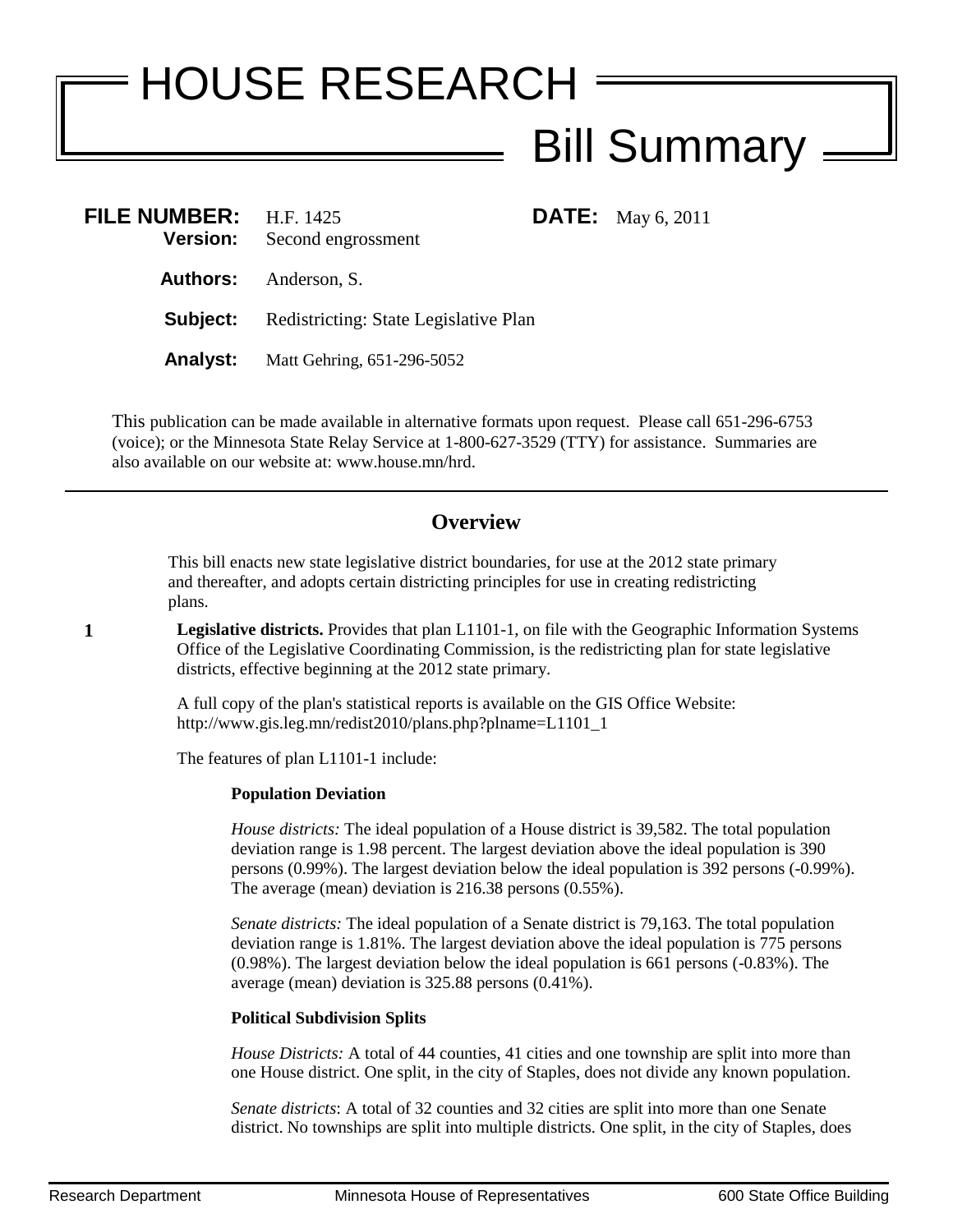#### **Contiguity and Compactness**

*House districts:* All areas are contiguous. The mean compactness score using the Reock test is 0.44 and using the Polsby-Popper test is 0.44 (using either of these measures, a score of 0 is least compact, a score of 1 is most compact).

*Senate districts:* All areas are contiguous. The mean compactness score using the Reock test is 0.42 and using the Polsby-Popper test is 0.40 (using either of these measures, a score of 0 is least compact, a score of 1 is most compact).

#### **Minority Districts**

*House districts:* Based on voting-age population statistics, 12 minority-opportunity House districts (total voting-age minority population greater than 30 percent) are established. Of these 12, five districts are majority-minority districts (total voting-age minority population greater than 50 percent).

*Senate districts:* Based on voting-age population statistics, six minority-opportunity Senate districts (total voting-age minority population greater than 30 percent) are established. Of these six, three districts are majority-minority districts (total voting-age minority population greater than 50 percent).

**2 Distribution.** Requires the Revisor of Statutes to code a metes and bounds description of each legislative district in the Minnesota Statutes, no later than the date of the state primary in the year ending in two.

> A metes and bounds description is required whether a plan is implemented through legislative enactment or by court order.

**3 Districting principles.** Establishes a number of principles for use in developing legislative and congressional district boundaries.

> **Subd. 2. Nesting.** Prohibits a representative district from being divided to form a Senate district (House districts must "nest" within Senate districts).

**Subd. 3. Equal population.** Requires legislative districts to be substantially equal in population. A deviation of  $+/-1$  percent is permissible. Congressional districts must be as equal in population as practicable.

**Subd. 4. Contiguity and compactness.** Requires districts to be formed of convenient, contiguous territory that is compact, to extent consistent with other districting principles. Standards for determining contiguity are provided.

**Subd. 5. Numbering.** Specifies the method for assigning a number to each district.

**Subd. 6. Minority representation.** Requires compliance with the federal Voting Rights Act of 1965, as amended, and prohibits districts from being created with an intent or effect of dispersing or concentrating minority population in a manner that prevents minority communities from electing a candidate of their choice.

**Subd. 7. Minor civil divisions.** Prohibits minor civil divisions (counties, cities, and townships) from being unduly divided. Certain exceptions are provided.

**Subd. 8. Preserving communities of interest.** Provides that districts should attempt to preserve identifiable communities of interest where possible consistent with other principles in